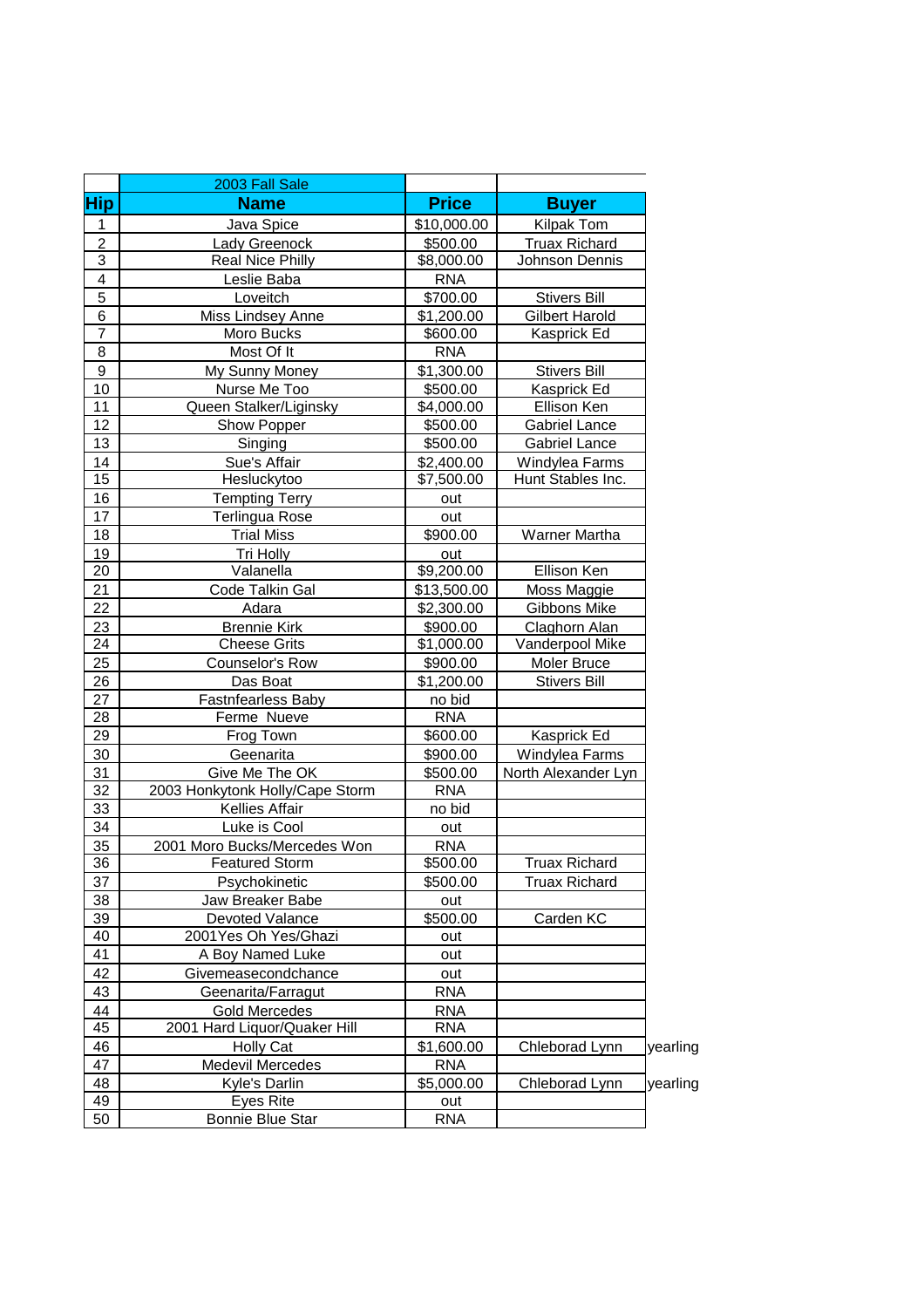| 51  | <b>Tiger Lad</b>                      | <b>RNA</b>             |                           |          |
|-----|---------------------------------------|------------------------|---------------------------|----------|
| 52  | Red Hot Roxie                         | \$1,100.00             | Moss Maggi                | yearling |
| 53  | <b>Brysons Bullet</b>                 | \$1,200.00             | McShane Dave              | yearling |
| 54  | Little Affair                         | \$1,000.00             | Prairie Lane Farms        | yearling |
| 55  | Kyle's Breeze                         | \$800.00               | <b>McClelland Barbara</b> | yearling |
| 56  | <b>Court Ordered</b>                  | \$20,000.00            | Olson Rick                | yearling |
| 57  | Charming Janie                        | <b>RNA</b>             |                           |          |
| 58  | Our Gaggy/Sharkey                     | <b>RNA</b>             |                           | yearling |
| 59  | Roys Lady Danseur                     | \$7,500.00             | Don Frazier               | yearling |
| 60  | Stephaniestride                       | <b>RNA</b>             |                           |          |
| 61  | Invading Rebe                         | <b>RNA</b>             |                           |          |
| 62  | Charm Yu                              | <b>RNA</b>             |                           |          |
| 63  | <b>Barticus</b>                       | \$600.00               | <b>Mihalevich Melissa</b> | yearling |
| 64  | Psy Ops                               | no bid                 |                           |          |
| 65  | Garden Hostess                        | \$500.00               | Kirkpatrick Joy           | yearling |
| 66  | Ready Ready Run Run                   | \$2,500.00             | Prairie Lane Farms        | yearling |
| 67  | 2002 Stalk Lake Dancer/Louis Quatorze | <b>RNA</b>             |                           |          |
| 68  | Sexy P M                              | \$11,000.00            | DeBruycker Lloyd          | yearling |
| 69  | <b>Cheer Girl</b>                     | \$10,500.00            | Moss Maggi                | yearling |
| 70  | Pixie Piper                           | \$1,200.00             | Moss Maggi                | yearling |
| 71  | Hi Ho Aggie                           | \$1,000.00             | Moss Maggi                | yearling |
| 72  | Grant's Farm                          | \$1,700.00             | McGlothlen Keith          | yearling |
| 73  | De Wishbone                           | \$1,000.00             | <b>Hodneifield Steve</b>  | yearling |
| 74  | <b>Taro Tigress</b>                   | <b>RNA</b>             |                           |          |
| 75  | My last Mercedes                      | <b>RNA</b>             |                           |          |
| 76  | Tellito McKenzie                      | <b>RNA</b>             |                           |          |
| 77  | Looknforsumthinmor                    | <b>RNA</b>             |                           |          |
| 78  | <b>Hazardous Material</b>             | <b>RNA</b>             |                           |          |
| 79  | 02 Upatsix/Sandpit                    | \$7,000.00             | Don Frazier               | yearling |
| 80  | Our Lady Cassandra                    | <b>RNA</b>             |                           |          |
| 81  | <b>Playgirl Talk</b>                  | \$500.00               | Moss Maggi                | yearling |
| 82  | Veishea Cronicals                     | no bid                 |                           |          |
| 83  | Back By Jake                          | \$1,200.00             | Hammersmith DL            | yearling |
| 84  | Thecaptainsgirl                       | \$18,000.00            | Moss Maggi                | yearling |
| 85  | Clusette                              | \$900.00               | <b>Booker Hildric</b>     | yearling |
| 86  | Binnaroundtheblock                    | \$10,000.00            | Don Frazier               | yearling |
| 87  | Queansco                              | \$600.00               | Hammersmith DL            | yearling |
| 88  | Storm Wrangler                        | \$1,500.00             | <b>Sharpness Travis</b>   | yearling |
| 89  | Open Up Tiger                         | \$700.00               | <b>Young Nicole</b>       | yearling |
| 90  | <b>Shawaf Talk</b>                    | <b>RNA</b>             |                           |          |
| 91  | Deb's Demise                          | $\overline{$4,200.00}$ | VonHemel Kelly            | yearling |
| 92  | Mercedes Secret                       | <b>RNA</b>             |                           |          |
| 93  | <b>Fancy Fluff</b>                    | \$800.00               | <b>Clark Dick</b>         | yearling |
| 94  | Dance Me Around                       | \$600.00               | Spech John                | yearling |
| 95  | Infaust                               | <b>RNA</b>             |                           |          |
| 96  | Peek A Boo I C U                      | late vet out           |                           |          |
| 97  | Moonshineofthrills                    | \$25,000.00            | DeBruycker Lloyd          | yearling |
| 98  | Chain Dancer                          | \$6,800.00             | Juckette Linda            | yearling |
| 99  | Fille's Won                           | \$2,500.00             | Adams Charles Dr.         | yearling |
| 100 | Justahamsandwich                      | \$3,700.00             | Prairie Lane Farms        | yearling |
| 101 | Mastercraft                           | \$2,000.00             | Moss Maggi                | yearling |
| 102 | Diplomatic Storm                      | \$800.00               | Wandt/Zimmerman           |          |